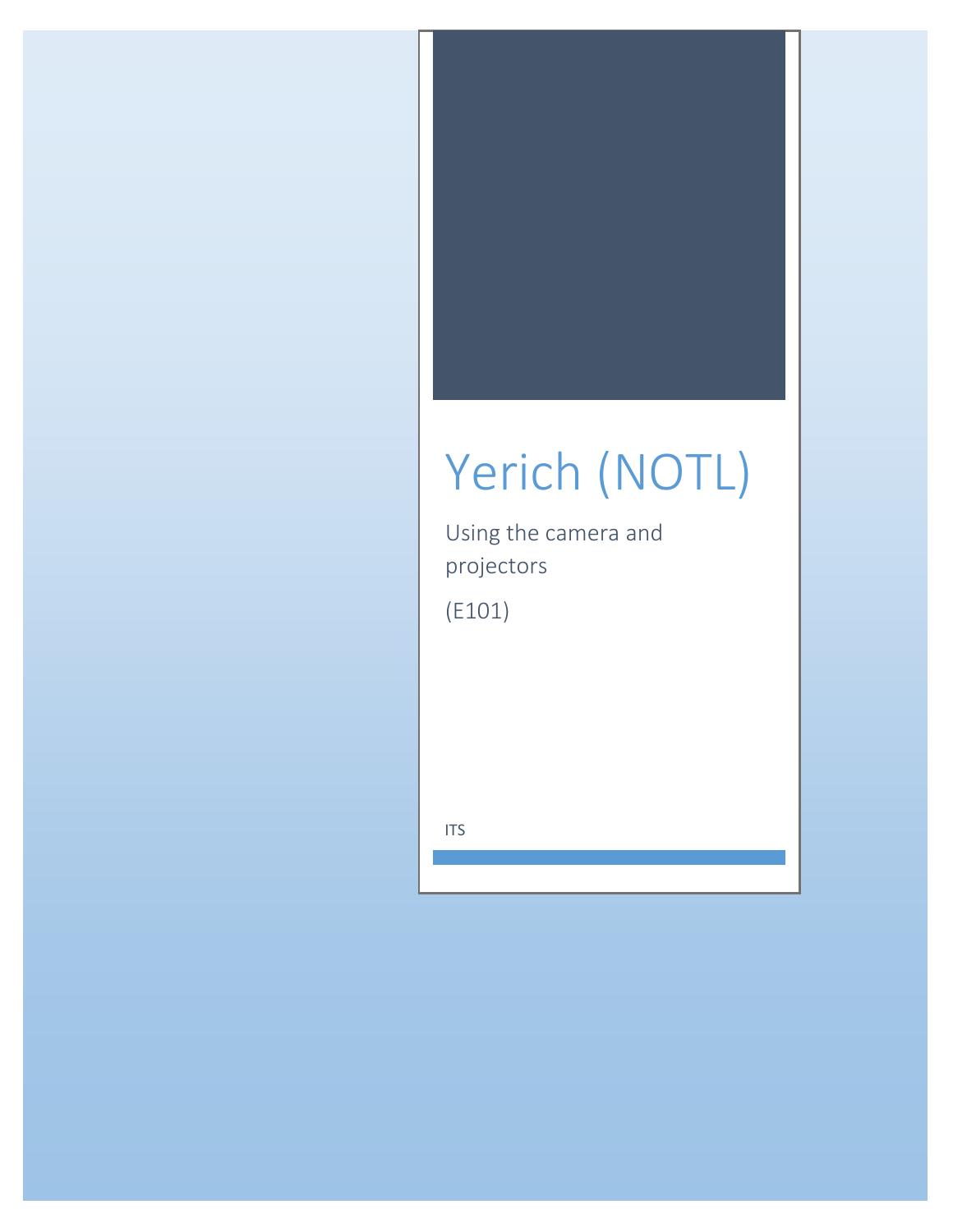# Contents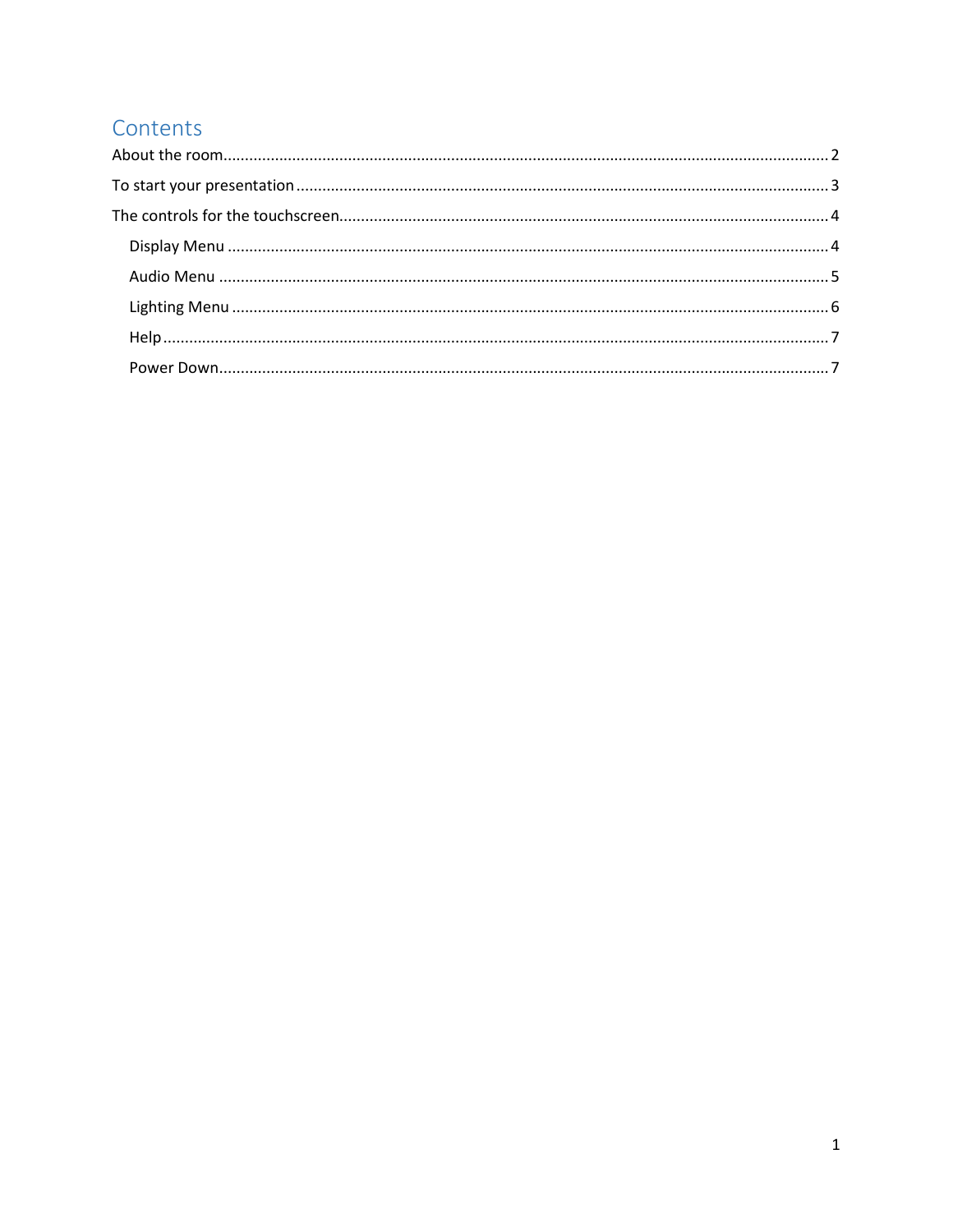## <span id="page-2-0"></span>About the room

- There are three small whiteboards throughout the room
- There is one sizeable long board across the entire front of the room
- There are outlets on the podium to plug in your devices
- Students have access to personal outlets at their desks
- There is one main mic, and a portable mic can be borrowed from the library (bring your staff card)
- There are three projectors (two small ones flanking a large main one)
- There are three TVs which only you can view
- There are twelve speakers evenly spaced through the room
- Motion sensors for lighting
- There are two ceiling mounted video cameras available for use in the room

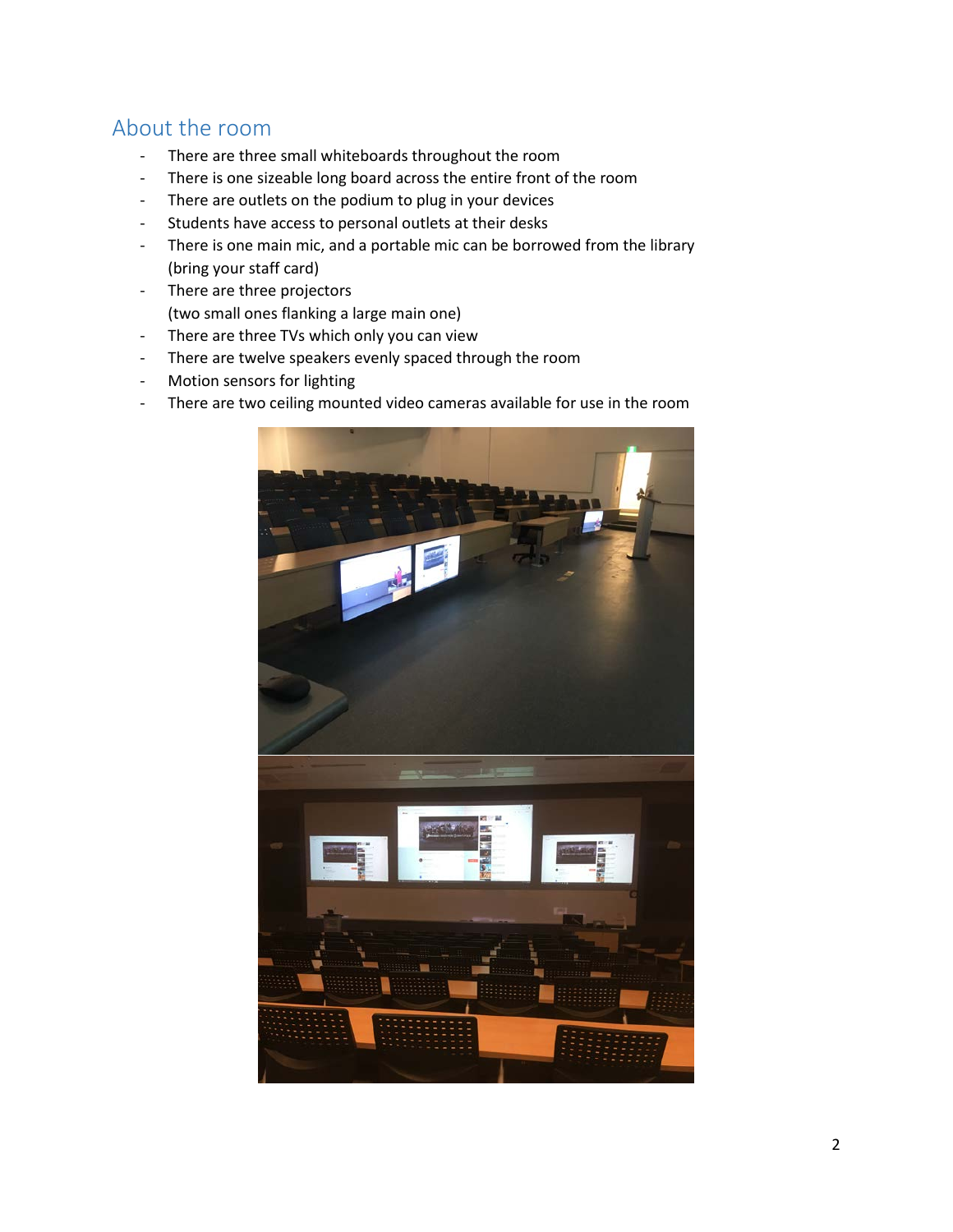## <span id="page-3-0"></span>To start your presentation

#### Press **Start** on your touchscreen



Select your display options for the projectors and monitors



Press (tap) on the display repeatedly to toggle through the options

Once you have the displays set it will change screens to the Displays Menu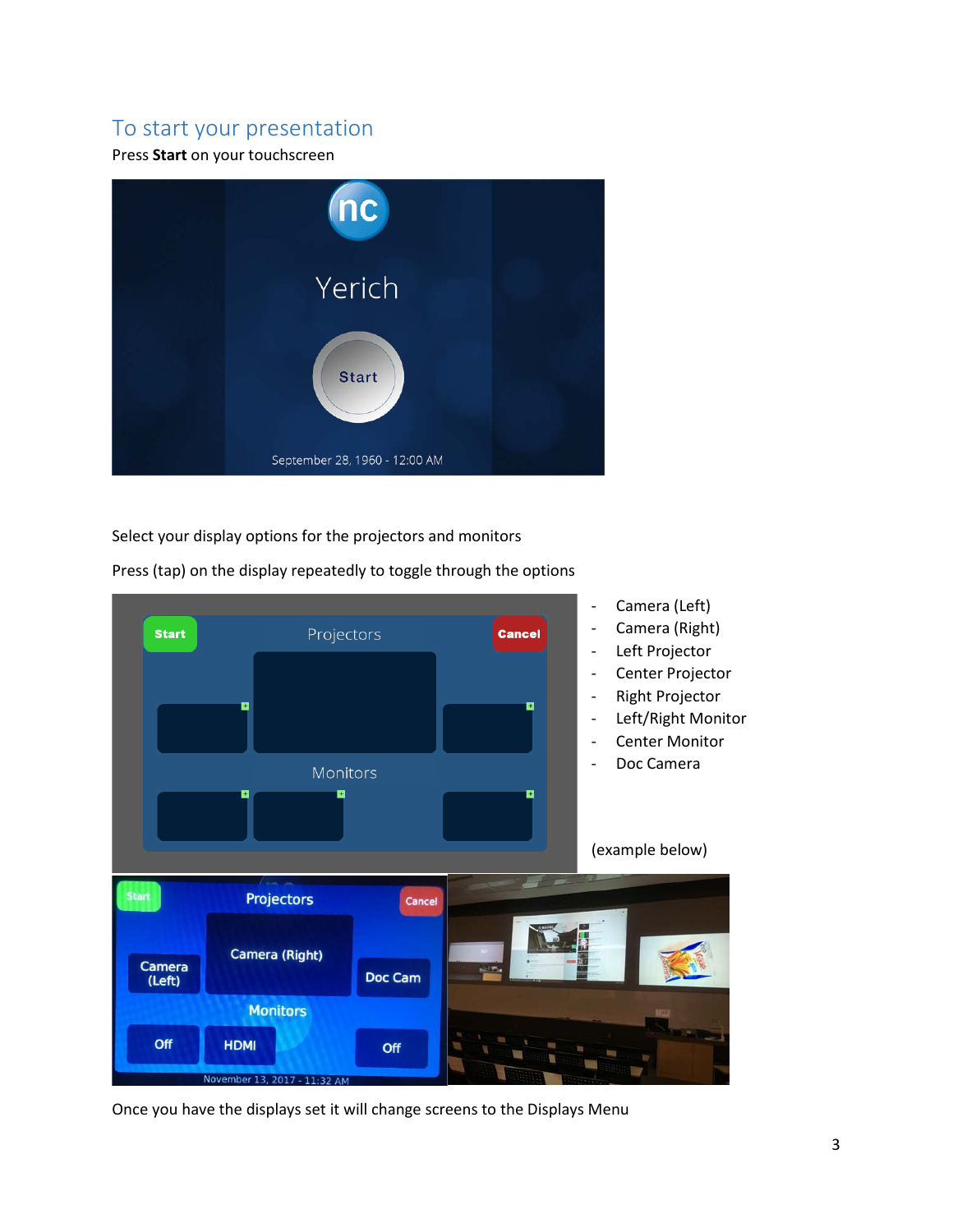# <span id="page-4-0"></span>The controls for the touchscreen

<span id="page-4-1"></span>Display Menu

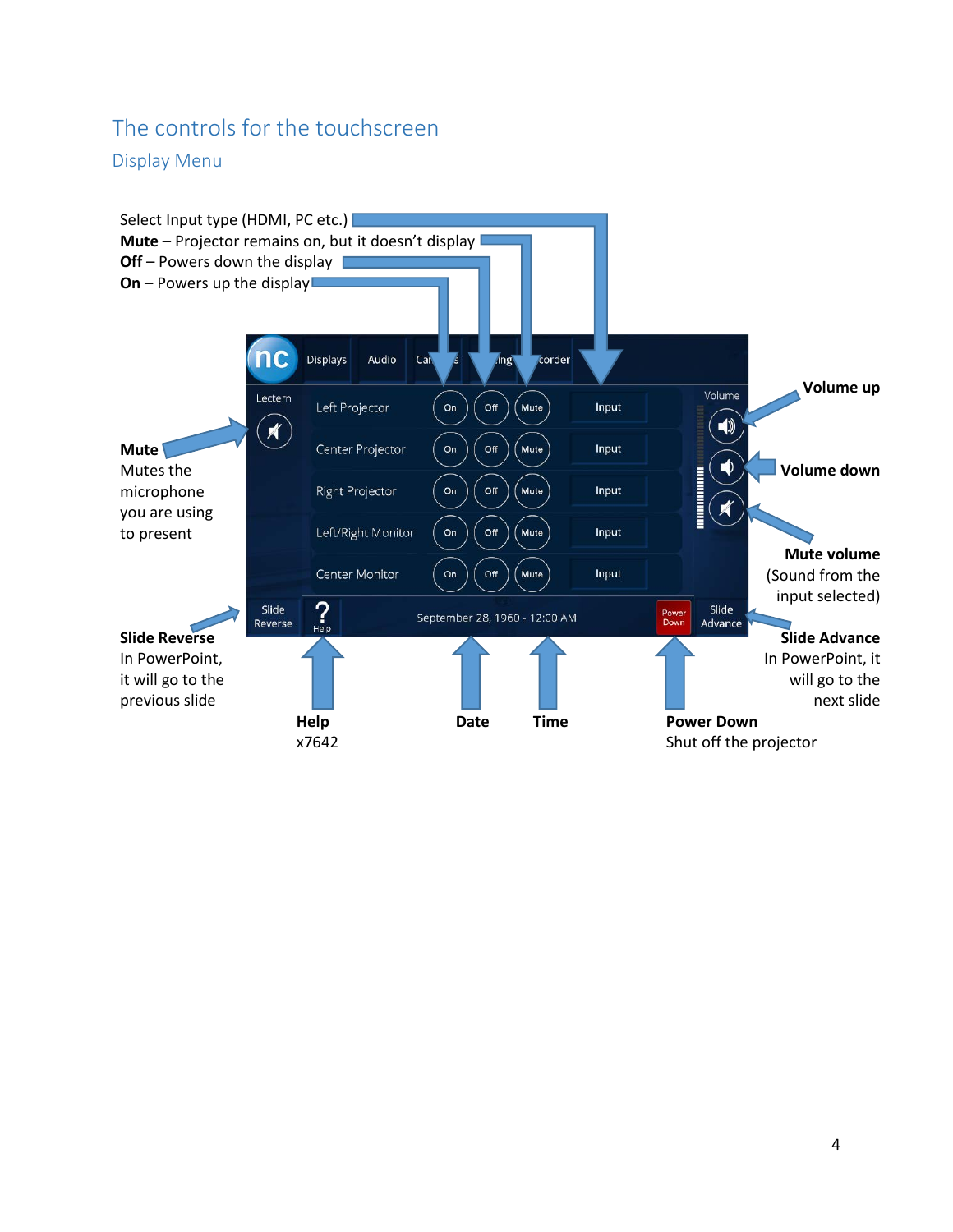### <span id="page-5-0"></span>Audio Menu

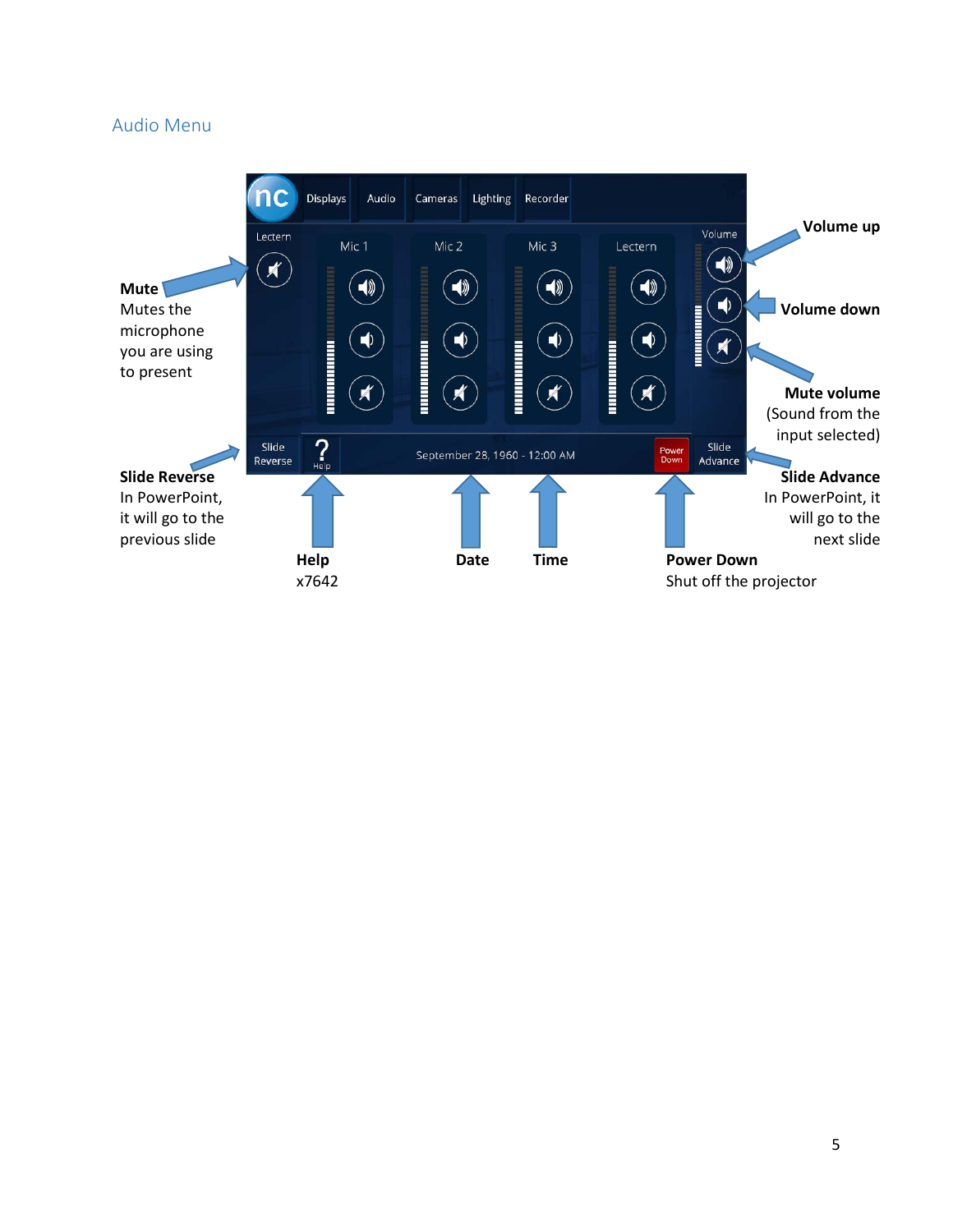## <span id="page-6-0"></span>Lighting Menu



**High**, **Medium, Low** – Lights adjust accordingly

**Projectors** - Dims the light for optimal projection

**Whiteboards** - Dims the lights at the back and brightens the ones closest to the big whiteboard at the front

**Off** - Turns off the lights after a slight delay